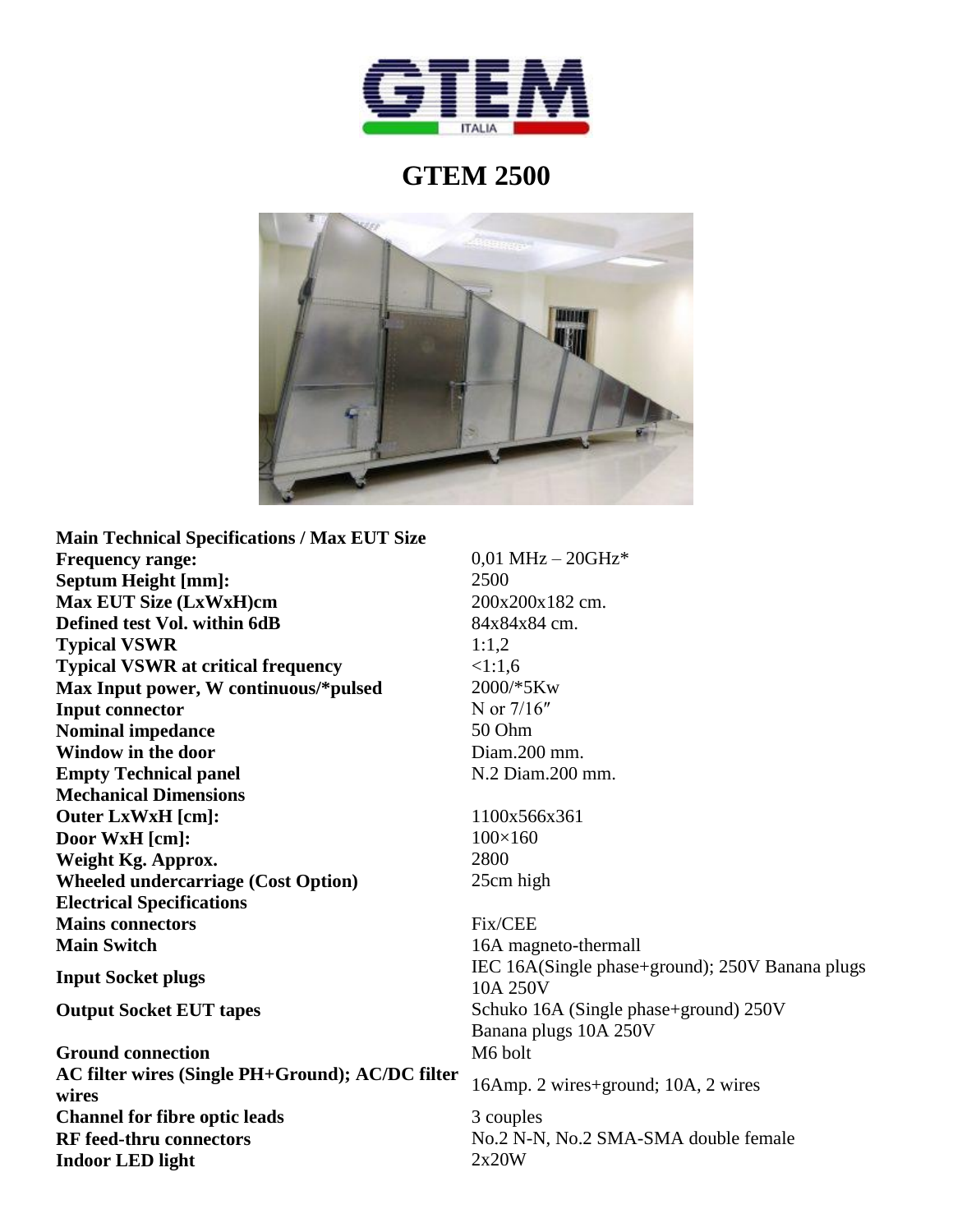**Electrical Equipment / Options AC filter 30A/2 wire (2PH+Ground) DC Filter feed-thru 300A 450V AC filter 16A/4 wires (3PH+N+Ground) Additional EUT sockets tapes Electrical safety interlook 9-poles signal filter (DB9) 25-poles signal filter (DB25) Channel for fibre optic leads (6 couples) Additional RF feed-thru N or SMA connectors Input RF connector 7/16″ RJ45 (RJ11) feed-thru connector Technical panel pre-drilled for options Video camera system Mechanical Equipment / Options Gas / Water feed through plates Honeycomb panel Larger Door upon request: 160x160cm Secondary doors: 40x40cm, 60x60cm or 80x80cm,**



GTEMCELL GTEM2000





GTEMCELL Gtem 2500 APEX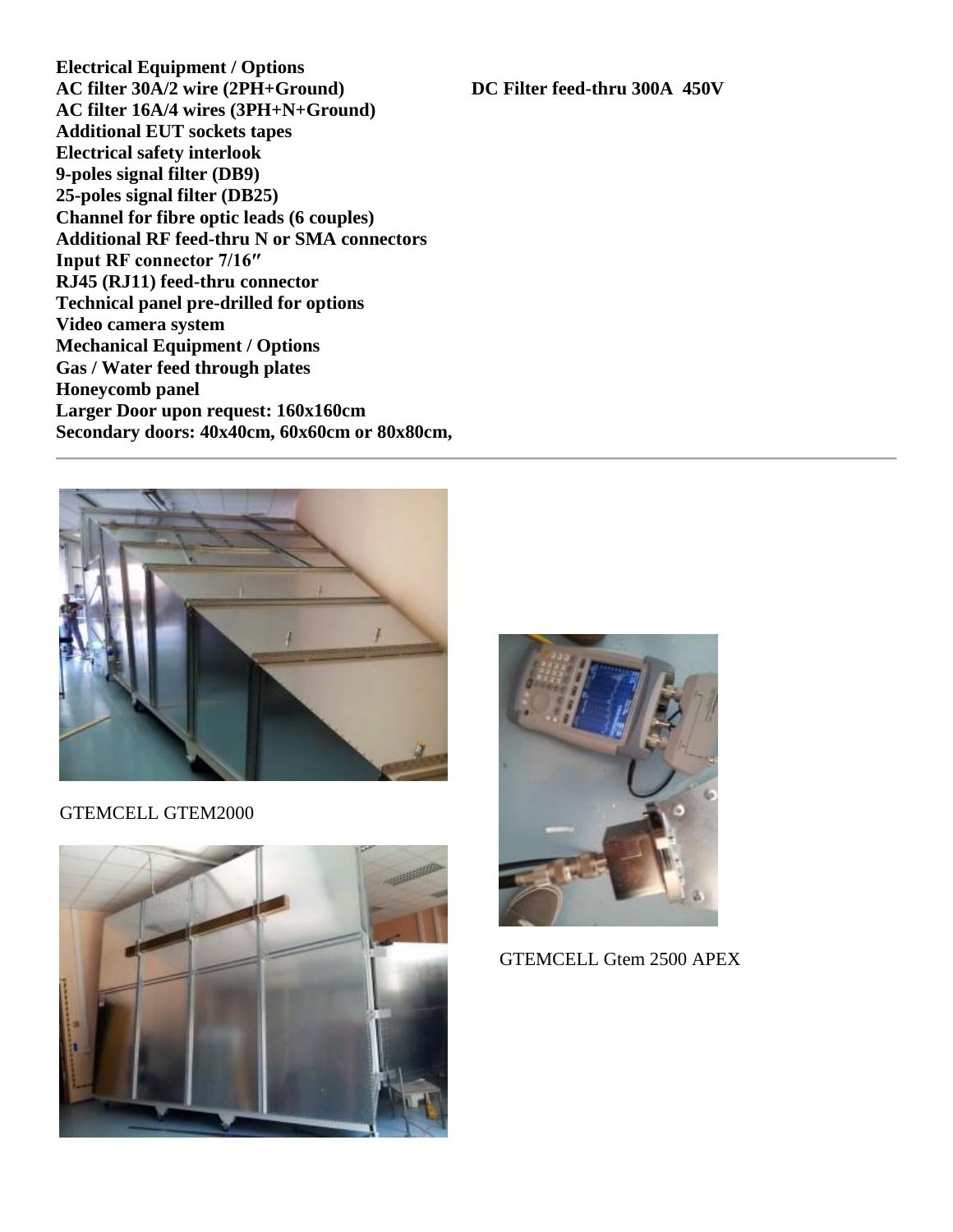### GTEMCELL GTEM 2500 1,5KW heath-sink





GTEM25oo: termination details



GTEM2000 Technical Panel



inside view GTEMCELL GTEM2500



[G](http://www.gtemcell.com/wp-content/uploads/2010/06/20130511_1253562.jpg)TEM2000 Filter box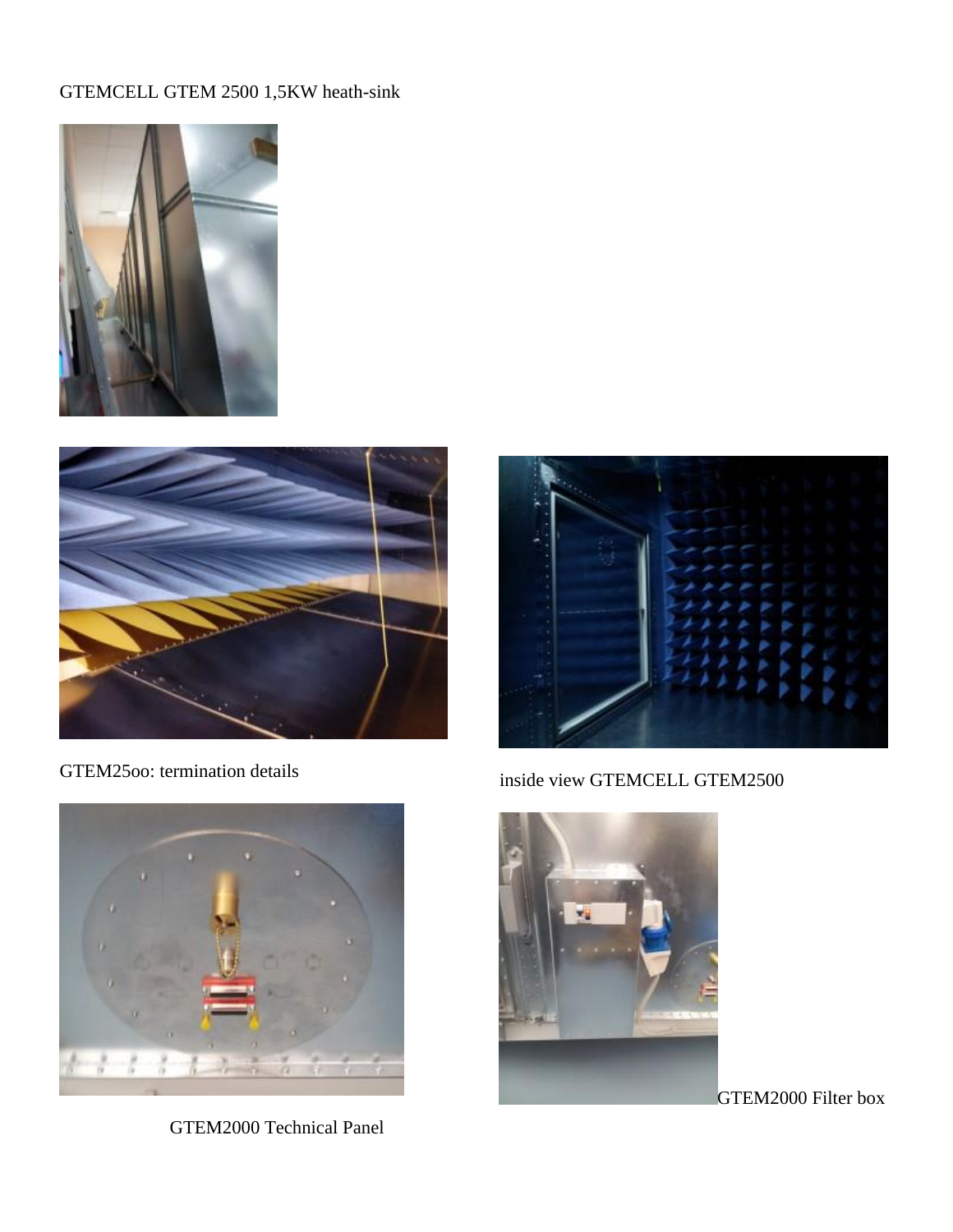

GTEMCELL GTEM2500 Spherical structure of 65cm anechoic absorbers



GTEMCELL Gtem2500 under construction

GTEM2500 Door 160x160cm